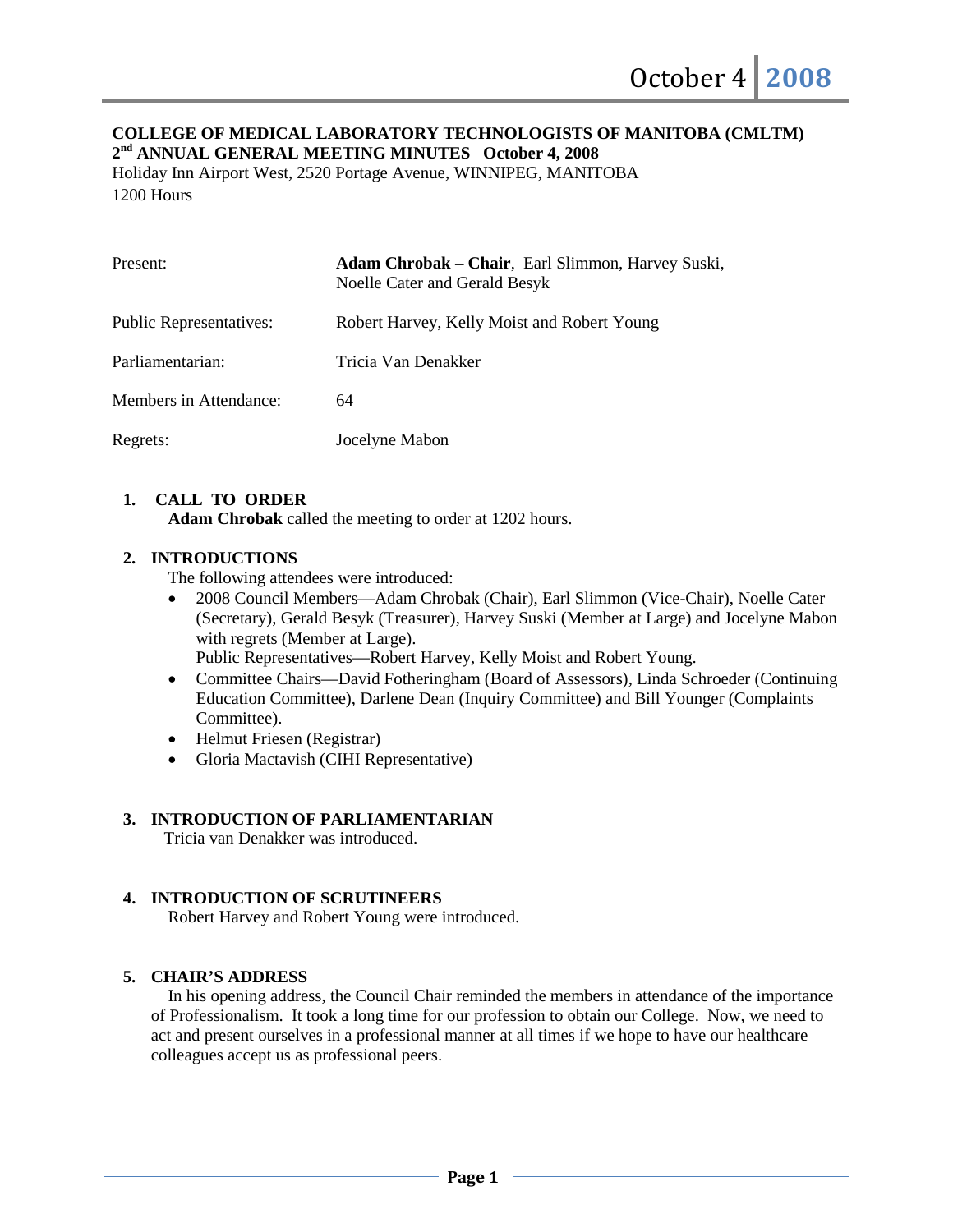#### **6. CONSIDERATION OF THE 2007 ANNUAL REPORT:**

- Bill Younger asked to have the numbers clarified on page 8. Are the Inactive members all retirees? David Fotheringham replied that most of them were retirees. Also included in the number are maternity leaves and any other leaves.
- Bill Younger asked why we need to show the number of rejected applicants. Helmut Friesen replied that we are required by legislation to show these numbers. We also need them for the Canadian Institute for Health Information (CIHI).
- Gerald Besyk presented the 2007 Auditor's Financial Report and answered questions. He noted that the bank charges are high and indicated that we have a subcommittee looking into better rates. He stated that the Global Payments charges for credit card payments are quite high. Any business accepting credit card payments must pay a percentage fee for transactions made.

#### **MOTION AGM 08-01 Gerald Besyk/ Marcia Tait**

That the Auditors' Report be accepted as circulated in the 2007 Annual Report.

### **CARRIED (Unanimous)**

#### **7. CONSIDERATION OF 2009 BUDGET:**

- Gerald Besyk presented the proposed budget for 2009 and Adam Chrobak opened the floor to questions.
- Olie Hellsten asked why the Staff category was so much higher for 2009. Gerald explained that in 2008 we had contract employees and that we will be moving towards salaried employees in 2009 with benefits. This will increase the amount of dollars spent. We will also be hiring full time administrative help.
- Barb Gysel noticed that the professional fees have been increased and asked what these were for. Helmut explained that some would be allocated for general office training by external professionals, including Access software training for the database. Gerald added that this category also includes auditor fees, legal fees and accounting fees.
- Daphne Steeden asked how we would meet the budget as it did not appear that we were increasing membership fees. It appeared to her that some of the costs were excessive. Is it possible to reduce costs to avoid membership fee increases? Gerald Besyk explained that we do have the ability to raise the membership fees if needed. The Council has no control over some of the costs of running the College and it is the Council's opinion that the current operating budget is already as lean as possible. It was noted that the surplus from last year is to be put into the legal fund to help alleviate future legal fees.
- Marcy Tait stated that the Council is obliged to keep to the proposed budget where possible and that the Council is responsible to maintain a balanced budget. There should be no frivolous spending. There was some discussion about the ability to apply for loans where needed. Helmut Friesen clarified that according to legislation the Council does have the ability to apply for loans and/or make investments on behalf of the College.
- It was noted that if any appeals were made, a resulting court case could get very expensive. If expenditures of this nature are incurred, the Council has the responsibility to meet that financial need.
- Daphne Steeden asked what the travel and meetings category was for. Helmut explained that the Registrar and other College officials need to travel to meetings inside and outside of the province.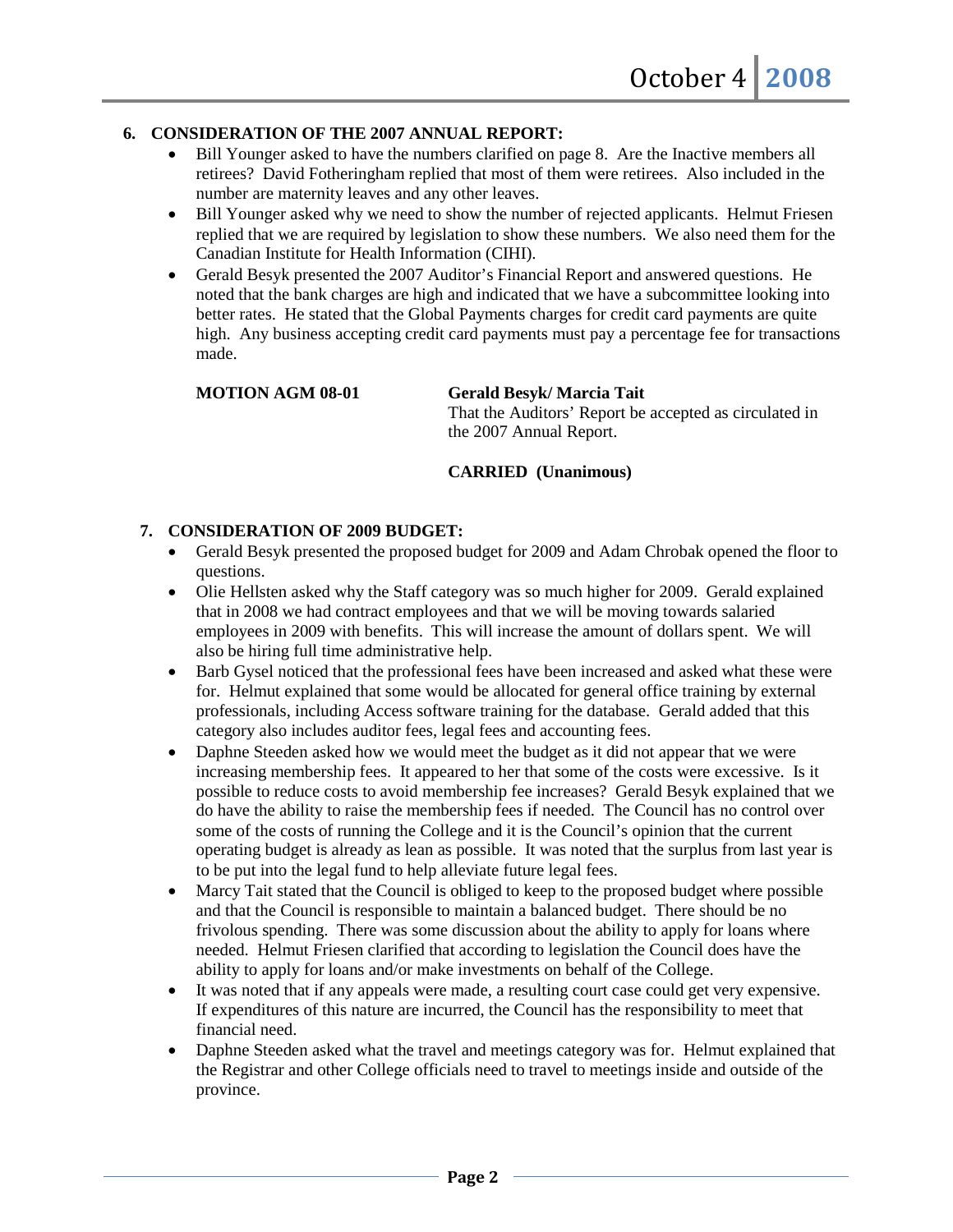#### • **MOTION AGM 08-02 Earl Slimmon/ Marcia Tait**

Be it moved that the Proposed Budget for 2009 be accepted as circulated.

**CARRIED (2 opposed)**

#### **8. APPOINTMENT OF AUDITOR FOR 2009**

• Gerald Besyk proposed that we use the same auditors, PKBW Group Chartered Accountants and Business Advisors Inc for 2008.

#### **MOTION AGM 08-03 Gerald Besyk/ Margaret Gibb**

That CMLTM use the PKBW Group Chartered Accountants and Business Advisors Inc as our auditors for 2008.

#### **CARRIED (Unanimous)**

# **9. ELECTION: NOMINATING COMMITTEE REPORT**

- Election of Officers: Robert Juniper of Robert Juniper Accounting and Tax Service noted that of the 1,040 ballots sent out to members. 323 were returned. Of these, 30% (a total of 97) had only exercised their right to vote for one individual.
- Adam Chrobak and Roberta Mack were the successful candidates elected from Division No.1 and Barbara Y. Lyons was elected by acclamation in Division No. 2. The newly elected Council members were welcomed by the Chair.
- Marcia Tait asked for clarification with regards to such a high number of ballets with only one vote cast. Robert Juniper stated that most of these ballots were due to people only checking off one candidate instead of two as the instructions indicated. In this case, the one vote was still counted. Those received after the deadline were not counted.

**MOTION AGM 08-04 Wendy Wylie/ William Younger** That the Election Ballots be destroyed.

**CARRIED (Unanimous)**

## **10. CONSIDERATION OF PROPOSED BY-LAW CHANGES**

- Adam Chrobak explained the proposed amendments.
	- (a) Amend Article III: Fees, Section 1.6 by changing the date to November  $15<sup>th</sup>$ . The Article currently states: "Where the payment of the annual fee is not received on or before November  $30<sup>th</sup>$

The amended by-law would read: *Where the payment of the annual fee is not received on or before November 15th.*

The reason for this proposed change is to allow adequate time to process all renewals, and provide registrants who fully comply with information requirements and fees by the due date, with their new registration/license card by December 31st.

Gail Turnbull asked what process is followed when renewals are received by the College. Helmut Friesen explained that the process is stated in the Act By-Laws. The extra two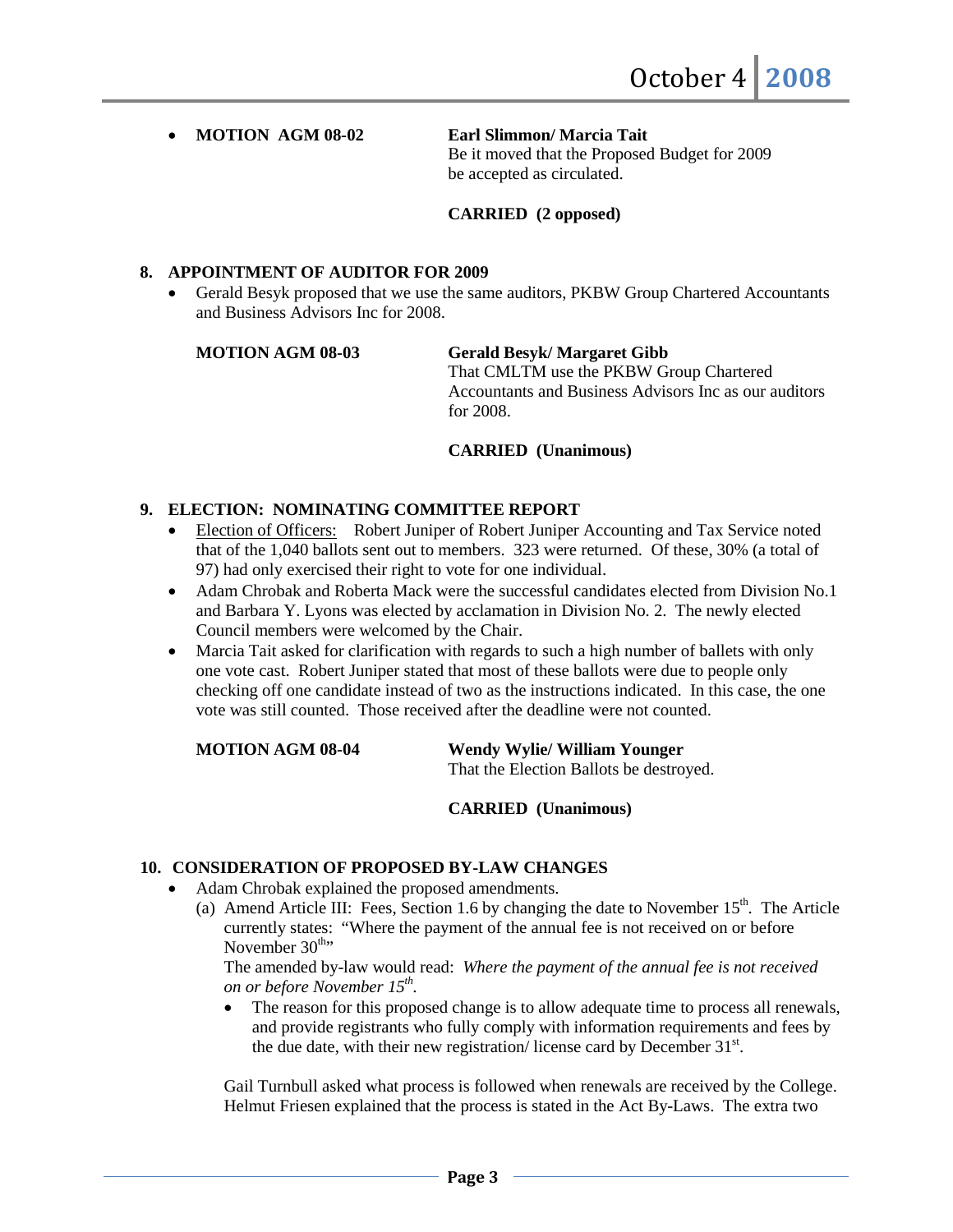weeks that is currently proposed will give the office more time to process the applications. We are currently finding it difficult to finish the registrations in time to issue the new licensing cards by December 31, especially with the postal delays due to Christmas.

**MOTION AGM 08-05 Ron Monahan/ Rick Kaufmann**

That Article III: Fees, Section 1.6 of the By-Laws be changed to read "Where the payment of the annual fee is not received on or before November 15<sup>th</sup>.

# **CARRIED (2 opposed)**

- (b) Amend Article III Fees, Section 1.6 a) by changing "within 10 working days after the due date", to read: *within 15 working days after the due date.*
	- The reason for this proposed change is the current 10 days is not a workable time frame.

#### **MOTION AGM 08-06 Ken Chin/ Tammy Hardie**

That Article III: Fees, Section 1.6 a) of the By-Laws be changed to read "within 15 working days after the due date".

No questions were raised about the proposed amendment.

# **CARRIED (2 opposed)**

- (a) Amend Article VIII: Committees, by deleting Section 1.14 "One member of the Board of Assessors shall be a public representative, from the roster of public representatives, appointed for a three year term".
	- The reason for this proposed change is that the work of the Board of Assessors is technical in nature. The Council, including the public representatives on the Council, feels a public representative on this Board would not be beneficial.

# **MOTION AGM 08-07 William Younger/ Tom Walus**

Be it moved that Article VIII: Section 1.14 of the By-Laws be deleted.

- Beatrice Fabo asked that if the College's responsibility is protection of the public, should we not keep the public representative on the Board of Assessors.
- Adam Chrobak stated that if an applicant felt that the Board of Assessors decision was not fair, they could appeal and have the chance to present their case in front of the entire Council (which includes three public representatives).
- Beatrice Fabo asked if there are any bench technologists overseeing the initial assessment process. The Chair stated that the Board of Assessors follow a set protocol.
- Dave Fotheringham explained that much of the work involved is very technical in nature and not easily understood by a member of the general public.

# **CARRIED (2 opposed; 1 abstained)**